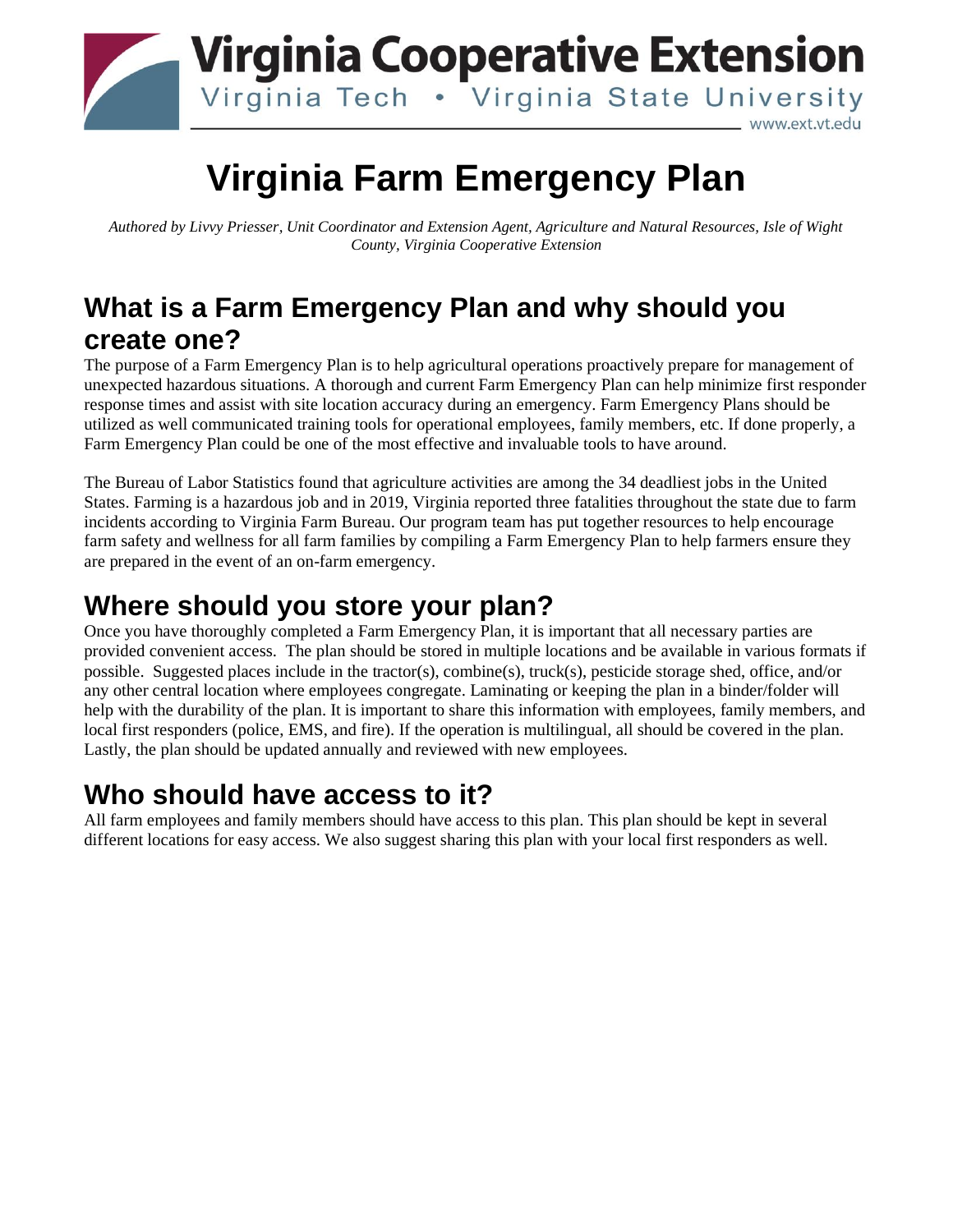**The following is a template:** 

| <b>Farm Name:</b> |
|-------------------|
|                   |
|                   |

**Date Completed: \_\_\_\_\_\_\_\_\_\_\_\_\_\_\_\_\_\_\_\_\_\_\_\_\_\_\_**

### **About the Farm**

| <b>Farm Employers</b>  | <b>Name</b> | <b>Phone Number</b> | Email |
|------------------------|-------------|---------------------|-------|
| Owner/Manager          |             |                     |       |
| Vice President/Manager |             |                     |       |
| Other Workers          |             |                     |       |

## **If you have an emergency, call 911. If 911 does not work, please contact:**

| <b>Departments</b>                                 | <b>Contact Numbers</b> |
|----------------------------------------------------|------------------------|
| <b>Local Fire Department</b>                       |                        |
| <b>Local Emergency Medical Services</b>            |                        |
| Sheriff                                            |                        |
| <b>Animal Control</b>                              |                        |
| Virginia State Police                              | $(800)$ 674-2000       |
| Local Hospital                                     |                        |
| <b>Local or Family Doctor</b>                      |                        |
| Veterinarian (Small and Large Animal)              |                        |
| <b>Local VDACS Pesticide Investigator</b>          |                        |
| Virginia Agriculture and Consumer Services (VDACS) | $(804)$ 786-3501       |
| <b>VDACS Pesticide Division</b>                    | $(804) 786 - 3798$     |
| Virginia Poison Control                            | $(800)$ 222-1222       |
| <b>National Response Center</b>                    | $(800)$ 424-8802       |
| National Suicide Prevention Line                   | $(800)$ 273-8255       |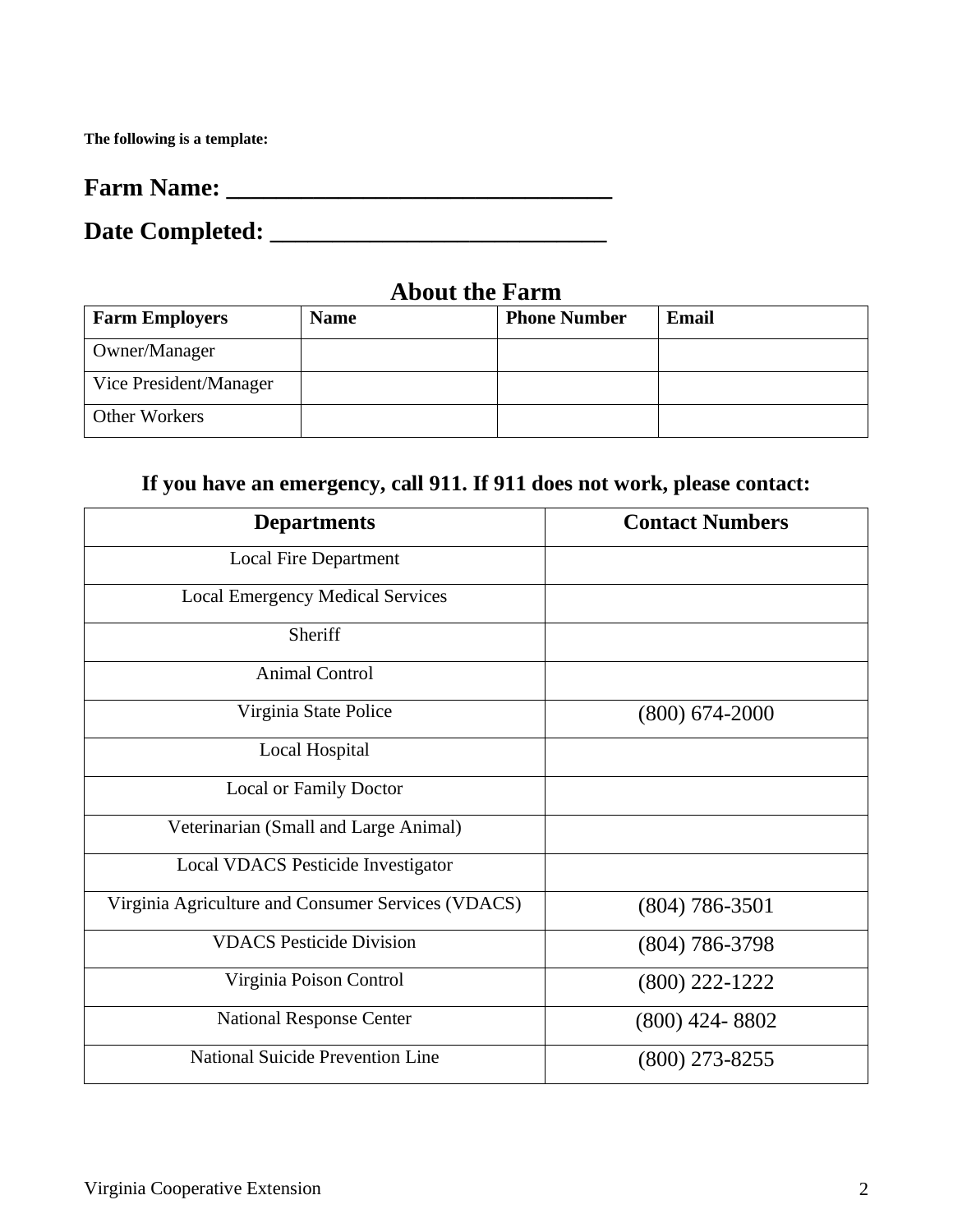### **Directions to the farm from all major highways/roads**

\_\_\_\_\_\_\_\_\_\_\_\_\_\_\_\_\_\_\_\_\_\_\_\_\_\_\_\_\_\_\_\_\_\_\_\_\_\_\_\_\_\_\_\_\_\_\_\_\_\_\_\_\_\_\_\_\_\_\_\_\_\_\_\_\_\_\_\_\_\_\_\_

\_\_\_\_\_\_\_\_\_\_\_\_\_\_\_\_\_\_\_\_\_\_\_\_\_\_\_\_\_\_\_\_\_\_\_\_\_\_\_\_\_\_\_\_\_\_\_\_\_\_\_\_\_\_\_\_\_\_\_\_\_\_\_\_\_\_\_\_\_\_\_\_

\_\_\_\_\_\_\_\_\_\_\_\_\_\_\_\_\_\_\_\_\_\_\_\_\_\_\_\_\_\_\_\_\_\_\_\_\_\_\_\_\_\_\_\_\_\_\_\_\_\_\_\_\_\_\_\_\_\_\_\_\_\_\_\_\_\_\_\_\_\_\_\_

\_\_\_\_\_\_\_\_\_\_\_\_\_\_\_\_\_\_\_\_\_\_\_\_\_\_\_\_\_\_\_\_\_\_\_\_\_\_\_\_\_\_\_\_\_\_\_\_\_\_\_\_\_\_\_\_\_\_\_\_\_\_\_\_\_\_\_\_\_\_\_\_

**Include a map of your farm with fields or land worked highlighting major landmarks. Inc.** 

### **Specific Numbers for your operation**

| <b>Departments</b>                         | <b>Contact Numbers</b> |
|--------------------------------------------|------------------------|
| Fire Department/Chief                      |                        |
| <b>EMS/EMS</b> Coordinator                 |                        |
| <b>Gas Company</b>                         |                        |
| <b>Electric Company</b>                    |                        |
| Farm Mechanic                              |                        |
| <b>Chemical Dealer</b>                     |                        |
| <b>Equipment Dealer</b>                    |                        |
| Local Virginia Cooperative Extension Agent |                        |
| Loan Officer                               |                        |
| <b>Insurance Agent</b>                     |                        |
| Farm Service Agency                        |                        |
| <b>Family Doctor</b>                       |                        |
| <b>Family Therapist</b>                    |                        |
| Other                                      |                        |
| Other                                      |                        |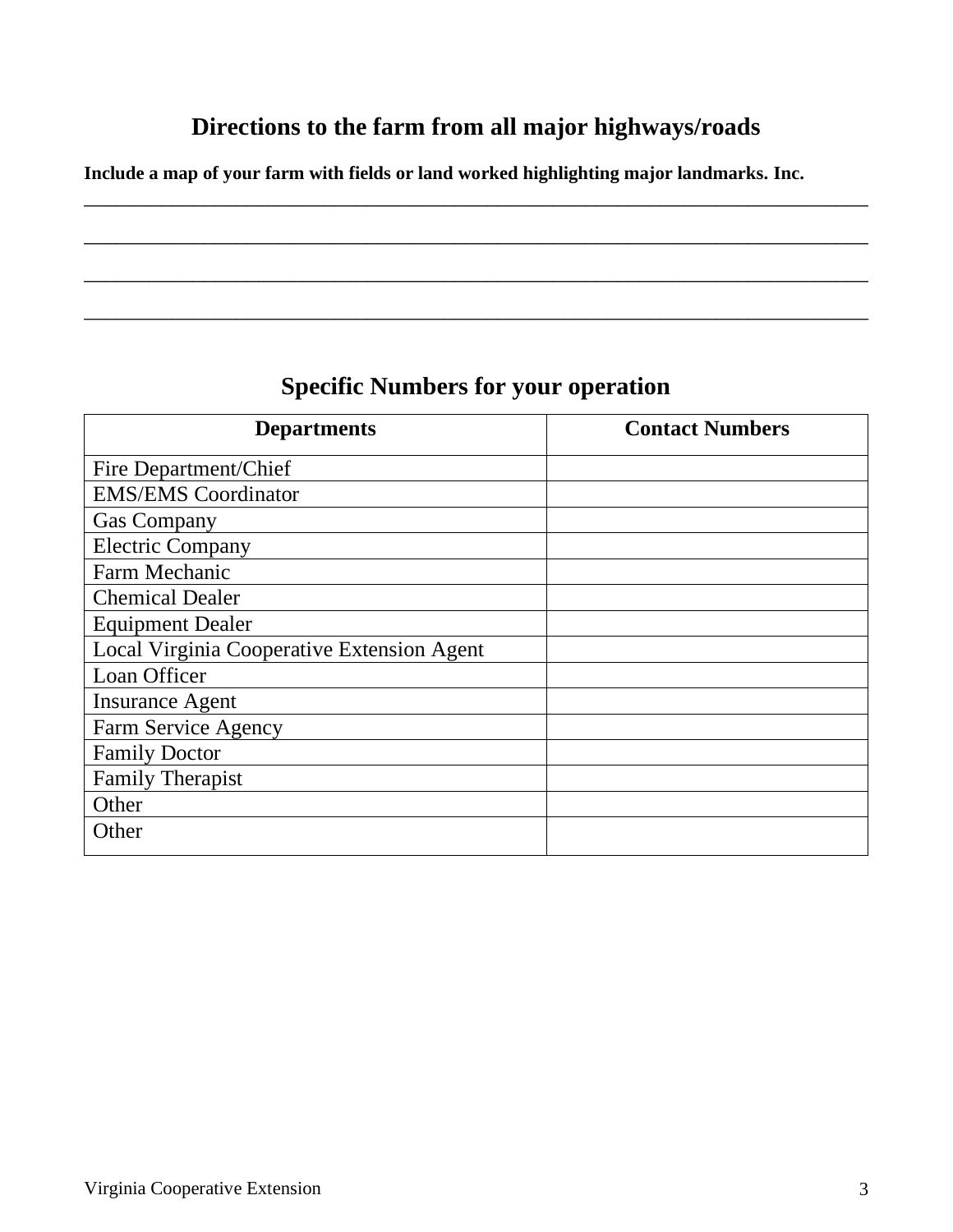## **Farm Operation - Primary Contact Information**

| Name                   |  |
|------------------------|--|
| Address                |  |
| Daytime Phone Number   |  |
| Nighttime Phone Number |  |
| Email                  |  |
| Other?                 |  |

# **Farm Operation- Secondary Contact Information**

| Name                   |  |
|------------------------|--|
| Address                |  |
| Daytime Phone Number   |  |
| Nighttime Phone Number |  |
| Email                  |  |
| Other?                 |  |

### **Farm Site**

| <b>Farm Physical Address</b>    |  |
|---------------------------------|--|
| Farm GPS Coordinates            |  |
| <b>Chemical Storage Address</b> |  |
| Other                           |  |